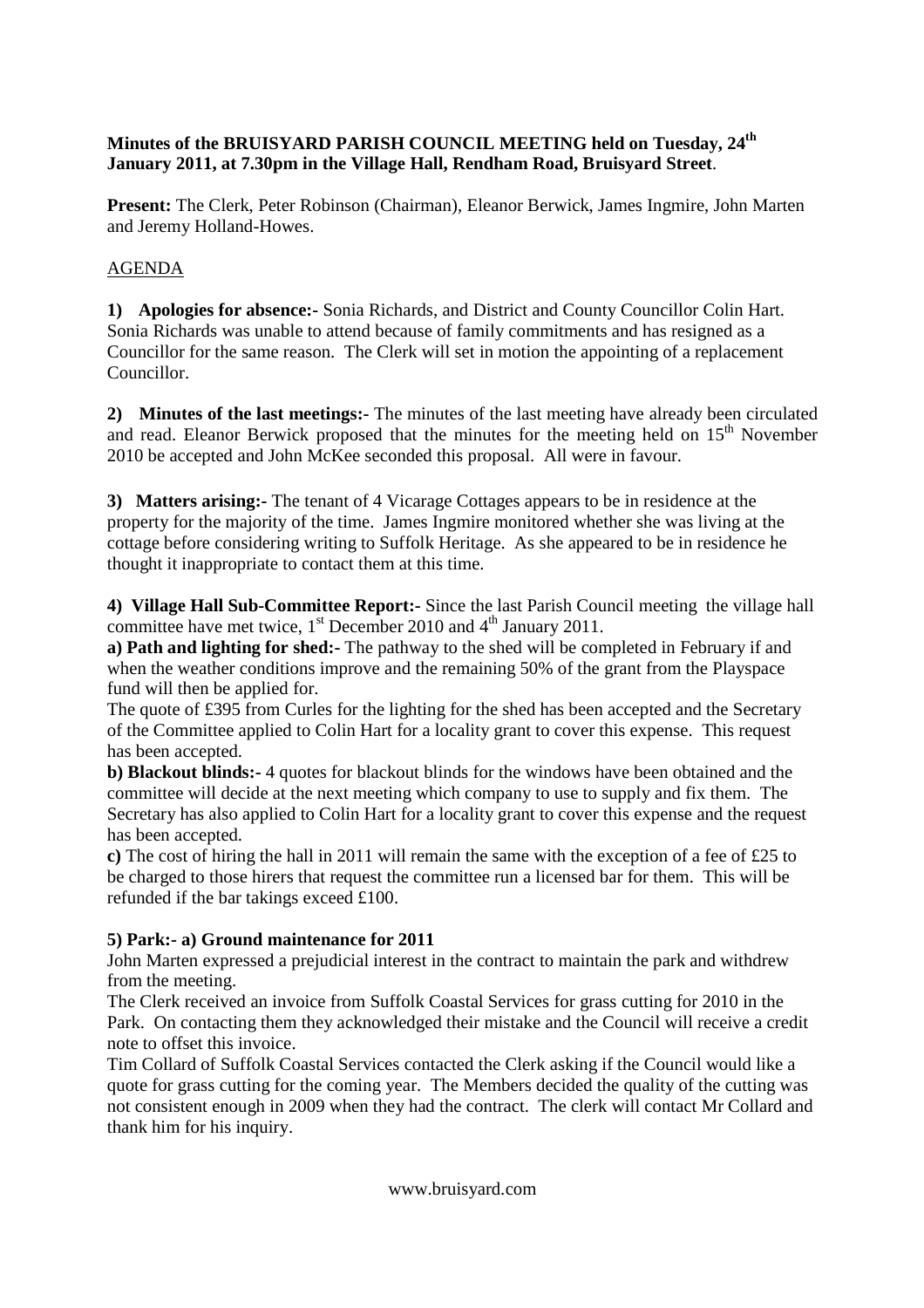It was agreed to ask John Marten to quote for the upkeep of the Park, car park and Pound for the coming year. Work to be done:-

- 1) Cut grass from the slope by the hall down to the river and strim the edges including twice a year, the wild flower area by the river, the large grass area in the car park and the village Pound for a fixed price per cut. To be carried out 12 to 15 times over the growing season (approximately every 2 weeks)
- 2) Spray the park grass with a selective herbicide that kills only broad leaf plants up to 3 times in the season for a fixed price for each occasion it is carried out
- 3) Cut once the inside of the hedge round Park
- 4) Spray car park, around the hall and bin area and edge of path to hall when needed at fixed price per application.
- 5) Cutting of grass, box and dispose of grass around hall for a fixed price on request from Peter Robinson when John McKee is unable to carry out this task.

The clerk will contact John Marten for a quote for the above items. The cost of the ground maintenance will be split 2/3 parish Council and 1/3 Village Hall.

John Marten returned to the meeting.

John Marten offered to remove the damson tree nearest the main gate of the Park and trim the rest of the damsons and the small oak and remove the wood from site. This offer was accepted by the other Members

## **6) Financial Matters:-**

**a**) Payment to Geoff Roger:- Paid £75.78 on 29<sup>th</sup> November from the Barclays Parish Council current account 2010 for cutting Park Hedges

**b**) Paid EDF Energy £136.56 on 21<sup>st</sup> November from the Barclays Village Hall account for the village hall electricity supply

**c)** David Smith repayments from the Village Hall account on 21st November £282.48 for a projector from Projectorshop24 and on  $7<sup>th</sup>$  December £350.10 for an Xbox and games from John Lewis, both items for BYP

**d**) Payment to Adnams PLC on  $26<sup>th</sup>$  November £200 from the Village Hall account for supplying wine for the Wine Tasting on that date.

**e**) David Smith repayment of £116.47 on 16<sup>th</sup> December from the Village Hall account for bar stocks from Makro

**f)** Deposit refund of £100 to T. Virr on 31st December from the Village Hall account for village hall hire on Christmas Day

**g**) Paid A.A. Turner £280 on 30<sup>th</sup> December from the Village Hall account for cesspool empting

John McKee proposed that the payment of items a) to g) was in order. Peter Robinson seconded this proposal and all agreed.

**h**) The contract with EDF for the supply of electricity to the village hall ends on  $1<sup>st</sup>$  April 2011. The Secretary of the village hall committee has negotiated a new deal with EON which is less than the current deal by about £50 a year and fixed for 2 years. EDF were not able to match this. John Marten proposed that the EON quote be accepted. James Ingmire seconded this proposal and all agreed. If this contract is paid by direct debit there would be 4% discount. James Ingmire proposed that the payments to EON be paid by direct debit and John Marten seconded this proposal and all agreed. 2 signatories of the village hall account will sign the direct debit and each payment of the account will be brought to the full Council meeting for approval. The Members considered paying the water bill by direct debit in future. Peter Robinson proposed that Essex and Suffolk Water be paid by direct debit in future and Jeremy Holland-Howes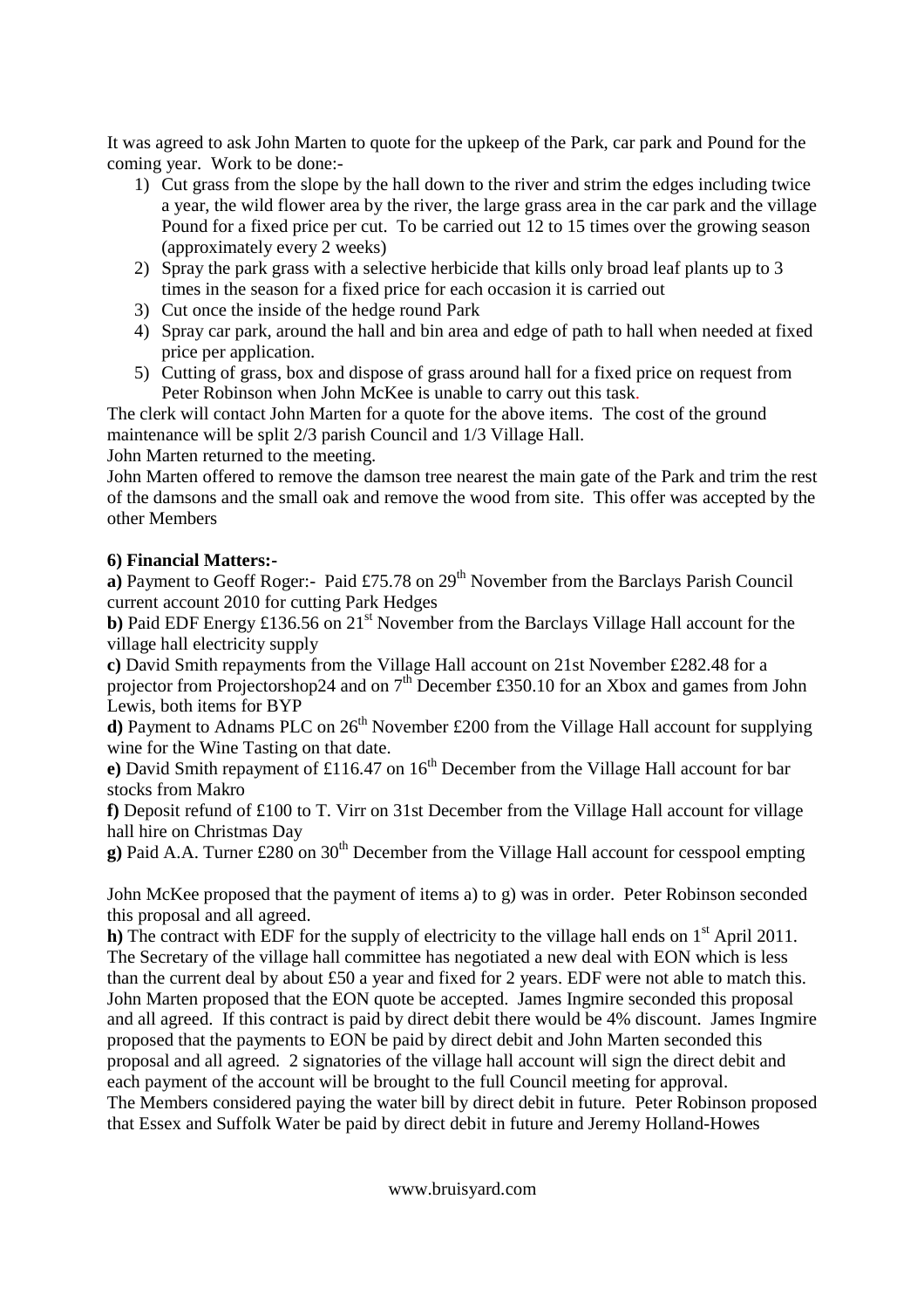seconded this proposal and all agreed. Each payment of the account will be brought before full Council for approval.

With the resignation of Sonia Richards there will have to be a change of signatories to the Village Hall Barclays current account. It was agreed that John Marten should be the third signatory on this account and Sonia Richards name be removed as a signatory. The Clerk will make the arrangements with Barclays for this to be done.

**7) Coming events:-** the wine tasting, 'Wines for Christmas' on Friday 26<sup>th</sup> November raised £192.65 for village hall funds. Eleanor and Ian Berwick were thanked for making the accompanying food and all the arrangements for the event.

On 23-24 July there will be an Open Weekend with football matches, barbeque, afternoon tea etc. The village hall committee would like help from the Members for this event.

BYP will carry out the litter pick in March – date to be arranged by John Marten.

John McKee has booked Steve Travis, a Country and Western singer, for 12 March and will ask for any help from Members closer to the event if required.

Ian and Eleanor Berwick will find a date for another wine tasting, probably in early April. The BYP will hold a Sausage and Mash evening on  $26<sup>th</sup>$  March. Help will be asked for nearer the time.

**8) Children's Play Area Sub-Committee report:-** No further progress has been made. John Marten will remind those involved to act on agreed actions.

**9) Standing Orders:-** A new set of Standing Orders have been formulated by NALC for local councils to adopt. The clerk has obtained a copy of these and will circulate them to Members to study. A separate working party meeting to adapt the standing orders will be held on  $21<sup>st</sup>$ February. The Clerk will circulate the draft document by email to all members and a printed copy will be sent round the members to make notes on.

**10) Date of next meeting:-** to meet on 21<sup>st</sup> February as a working party for the new standing orders. The next general meeting will be held on Monday  $14<sup>th</sup>$  March.

**11 Miscellaneous Items:- a)** There has been complaints about clay pigeon shooting at The White House, Church Road on the afternoon of Sunday  $2<sup>nd</sup>$  January. Mr. Pink, the Environmental Health Officer at Suffolk Coastal has been contacted by one of the complainants and he has been in touch with Paul Bowling, resident at The White House and discussed the problem. Mr Bowling and his daughters are keen clay pigeon shooters and although he is moving from the house his daughters may continue to shoot at the premises. Mr Pink is concerned about the noise nuisance and will contact Mr Bowling in six or seven weeks time. In the meantime any clay shooting sessions on the premises will be noted and monitored. John McKee to attend the launch of Suffolk Links Loes Demand-Responsive Transport on 7<sup>th</sup> February, this service will replace Town Travel.

The clerk will attend one of the meetings for clerks arranged by Suffolk Coastal and Waveney District Councils to update them on the latest ongoing proposals and policy changes proposed by the Coalition Government as they will impact on Town and Parish Councils.

Forge land has been flattened and a rubbish heaped has been made in one corner of the field by the river and may be a hazard to the river. This heap will be monitored and the water authorities contacted if there is a risk of anything going into the river. It is believed that this part of the field in not prone to flooding.

John McKee noted that the hedges around the village are in good order this year.

www.bruisyard.com